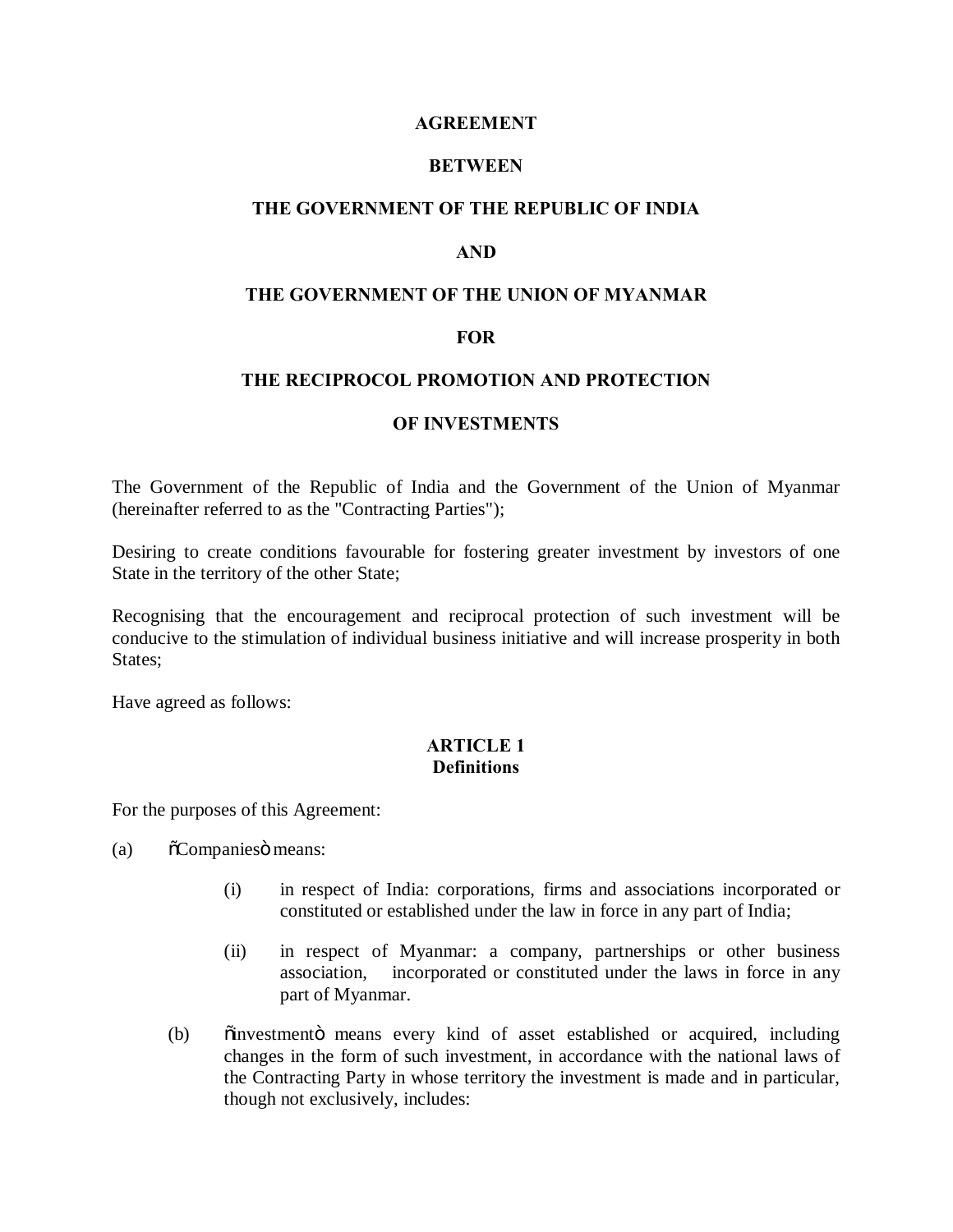- (i) movable and immovable property as well as other rights such as mortgages, liens or pledges;
- (ii) shares in and stock and debentures of a company and any other similar forms of participation in a company;
- (iii) rights to money or to any performance under contract having a financial value;
- (iv) intellectual property rights, in accordance with the relevant laws of the respective Contracting Party;
- (v) business concessions conferred by law or under contract, including concessions to search for and extract natural resources;
- (c) "investors" means any national or company of a Contracting Party, which has made an investment in the territory of other Contracting Party;
- (d) onationals imeans:
	- (i) In respect of the Republic of India : persons deriving their status as Indian nationals from the law in force in India;
	- (ii) In respect of the Union of Myanmar: Citizens of the Union of Myanmar, within the meaning of its existing laws.
- (e) observative orientary amounts yielded by an investment such as profit, interest, capital gains, dividends, royalties and fees;
- (f) "territory" means:
	- (a) in respect of India: the territory of the Republic of India including its territorial waters and the airspace above it and other maritime zones including the Exclusive Economic Zone and continental shelf over which the Republic of India has sovereignty, sovereign rights or exclusive jurisdiction in accordance with its laws in force, the 1982 United Nations Convention on the Law of the Sea and International Law.
	- (b) in respect of Myanmar : the land, sea and air space which constitute its territory, as has been recognized and existing under the laws of the Union of Myanmar.

## **ARTICLE 2 Scope of the Agreement**

This Agreement shall apply to all investments made by investors of either Contracting Party in the territory of the other Contracting Party, accepted as such in accordance with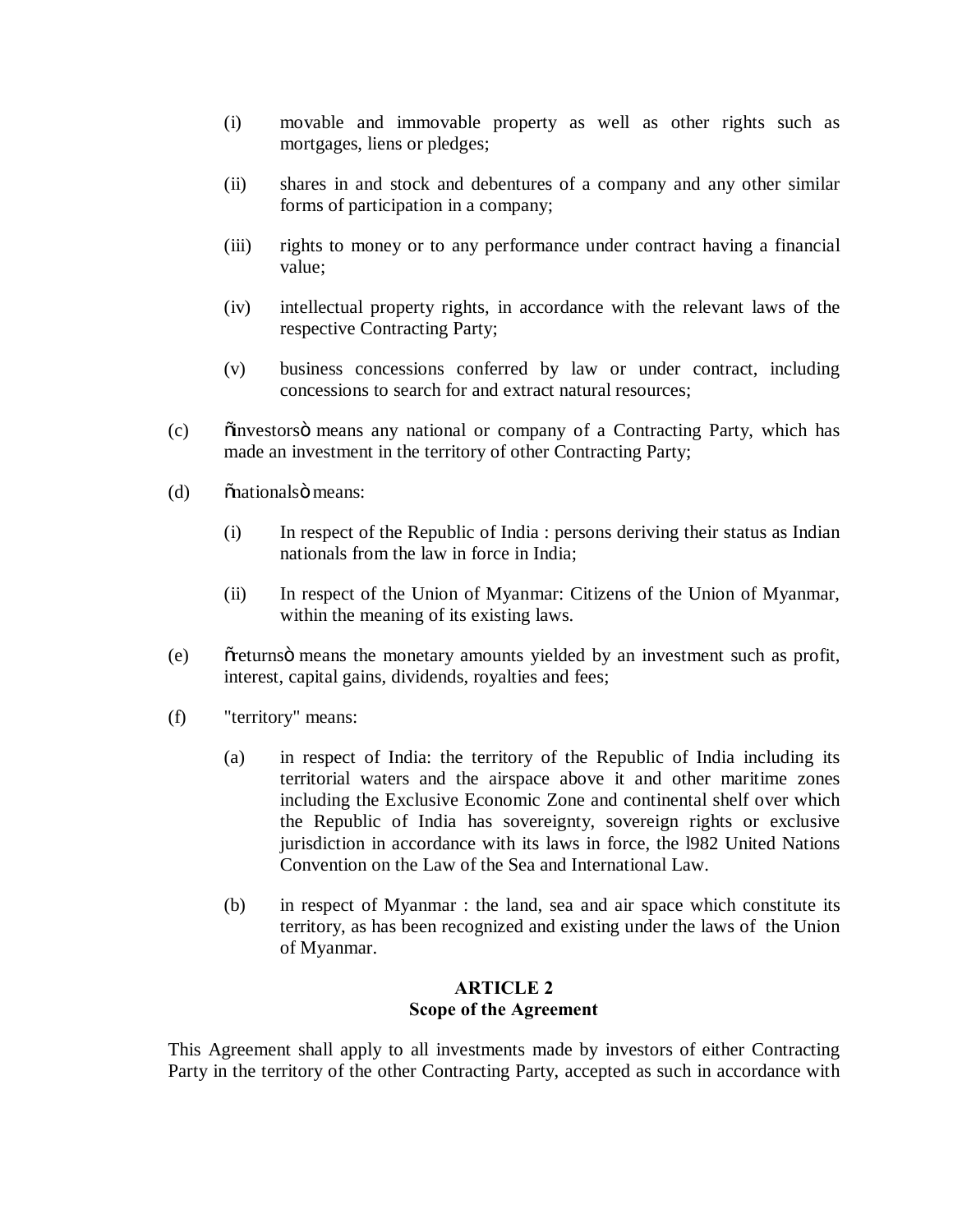its laws and regulations, whether made before or after the coming into force of this Agreement.

## **ARTICLE 3 Promotion and Protection of Investment**

- (1) Each Contracting Party shall encourage and create favourable conditions for investors of the other Contracting Party to make investments in its territory, and admit such investments in accordance with its laws and policy.
- (2) Investments and returns of investors of each Contracting Party shall at all times be accorded fair and equitable treatment in the territory of the other Contracting Party.

### **ARTICLE 4 National Treatment and Most-Favoured-Nation Treatment**

- (l) Each Contracting Party shall accord to investments of investors of the other Contracting Party, treatment which shall not be less favourable than that accorded either to investments of its own or investments of investors of any third State.
- (2) In addition, each Contracting Party shall accord to investors of the other Contracting Party, including in respect of returns on their investments, treatment which shall not be less favourable than that accorded to investors of any third State.
- (3) The provisions of paragraphs (l) and (2) above shall not be construed so as to oblige one Contracting Party to extend to the investors of the other the benefit of any treatment, preference or privilege resulting from:
- (a) any existing or future customs unions or similar international agreement to which it is or may become a party, or
- (b) any matter pertaining wholly or mainly to taxation.

## **ARTICLE 5 Expropriation**

(1) Investments of investors of either Contracting Party shall not be nationalised, expropriated or subjected to measures having effect equivalent to nationalisation or expropriation (hereinafter referred to as  $\tilde{c}$ expropriationo) in the territory of the other Contracting Party except for a

public purpose in accordance with law on a non-discriminatory basis and against fair and equitable compensation. Such compensation shall amount to

the market value of the investment expropriated immediately before the expropriation or before the impending expropriation became public knowledge, whichever is the earlier, shall include interest at a fair and equitable rate until the date of payment, shall be made without unreasonable

delay, be effectively realizable and be freely transferable.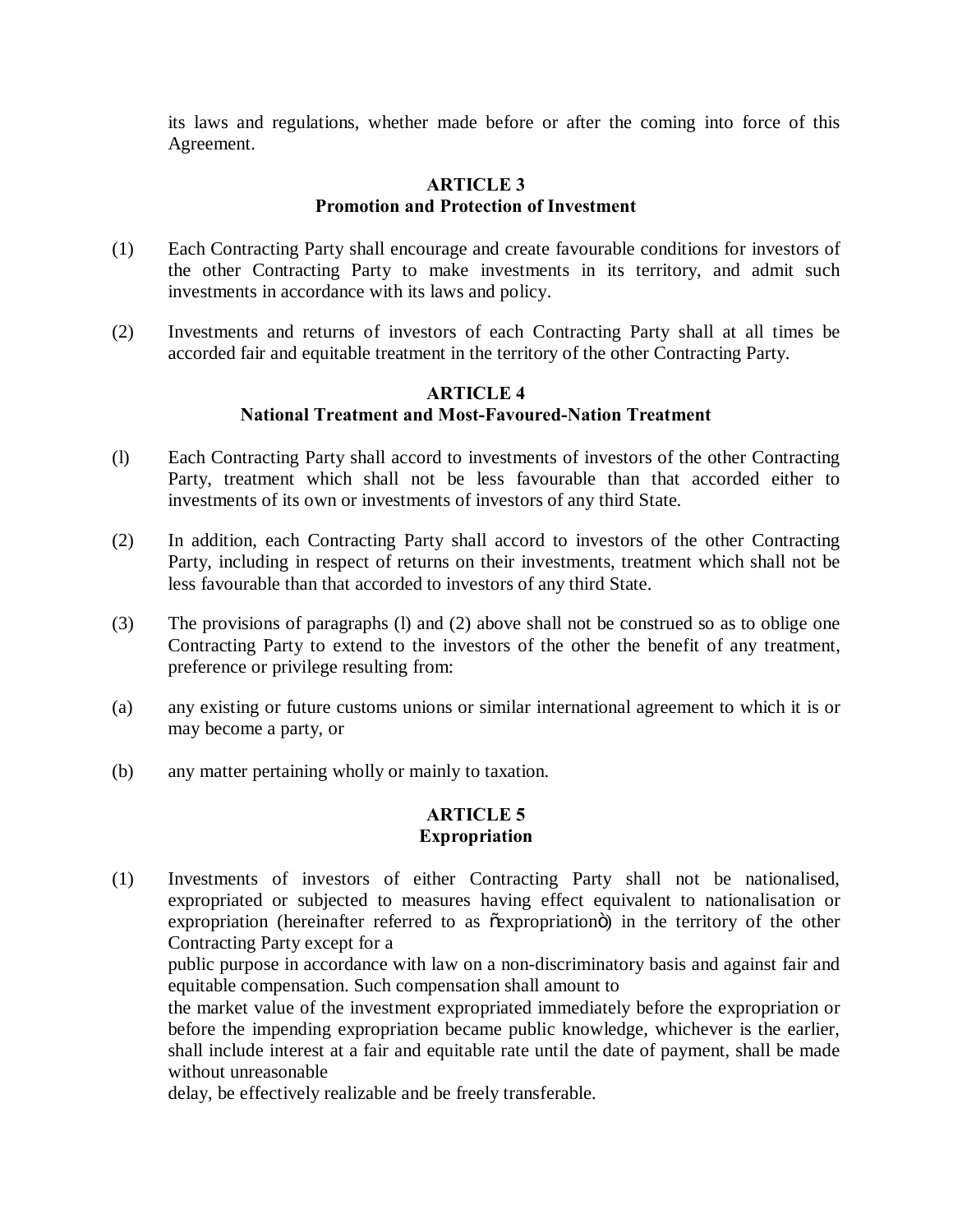- (2) The investor affected shall have right, under the law of the Contracting Party making the expropriation, to review, by a judicial or other independent authority of that Party, of his or its case and of the valuation of his or its investment in accordance with the principles set out in this paragraph. The Contracting Party making the expropriation shall make every endeavour to ensure that such review is carried out promptly.
- (3) Where a Contracting Party expropriates the assets of a company which is incorporated or constituted under the law in force in any part of its own territory, and in which investors of the other Contracting Party own shares, it shall ensure that the provisions of paragraph (1) of this Article are applied to the extent necessary to ensure fair and equitable compensation in respect of their investment to such investors of the other Contracting Party who are owners of those shares.

# **ARTICLE 6 Compensation for Losses**

Investors of one Contracting Party whose investments in the territory of the other Contracting Party suffer losses owing to war or other armed conflict, a state of national emergency or civil disturbances in the territory of the latter Contracting Party shall be accorded by the latter Contracting Party treatment, as regards restitution, indemnification, compensation or other settlement, no less favourable than that which the latter Contracting Party accords to its own investors or to investors of any third State. Resulting payments shall be freely transferable.

# **ARTICLE 7 Repatriation of Investment and Returns**

- (l) Each Contracting Party shall permit all funds of an investor of the other Contracting Party related to an investment in its territory to be freely transferred, without unreasonable delay and on a non-discriminatory basis. Such funds may include:
	- (a) Capital and additional capital amounts used to maintain and increase investments;
	- (b) Net operating profits including dividends and interest in proportion to their shareholdings;
	- (c) Repayments of any loan including interest thereon, relating to the investment;
	- (d) Payment of royalties and services fees relating to the investment;
	- (e) Proceeds from sales of their shares;
	- (f) Proceeds received by investors in case of sale or partial sale or liquidation;
	- (g) The earnings of citizens/nationals of one Contracting Party who work in connection with investment in the territory of the other Contracting Party.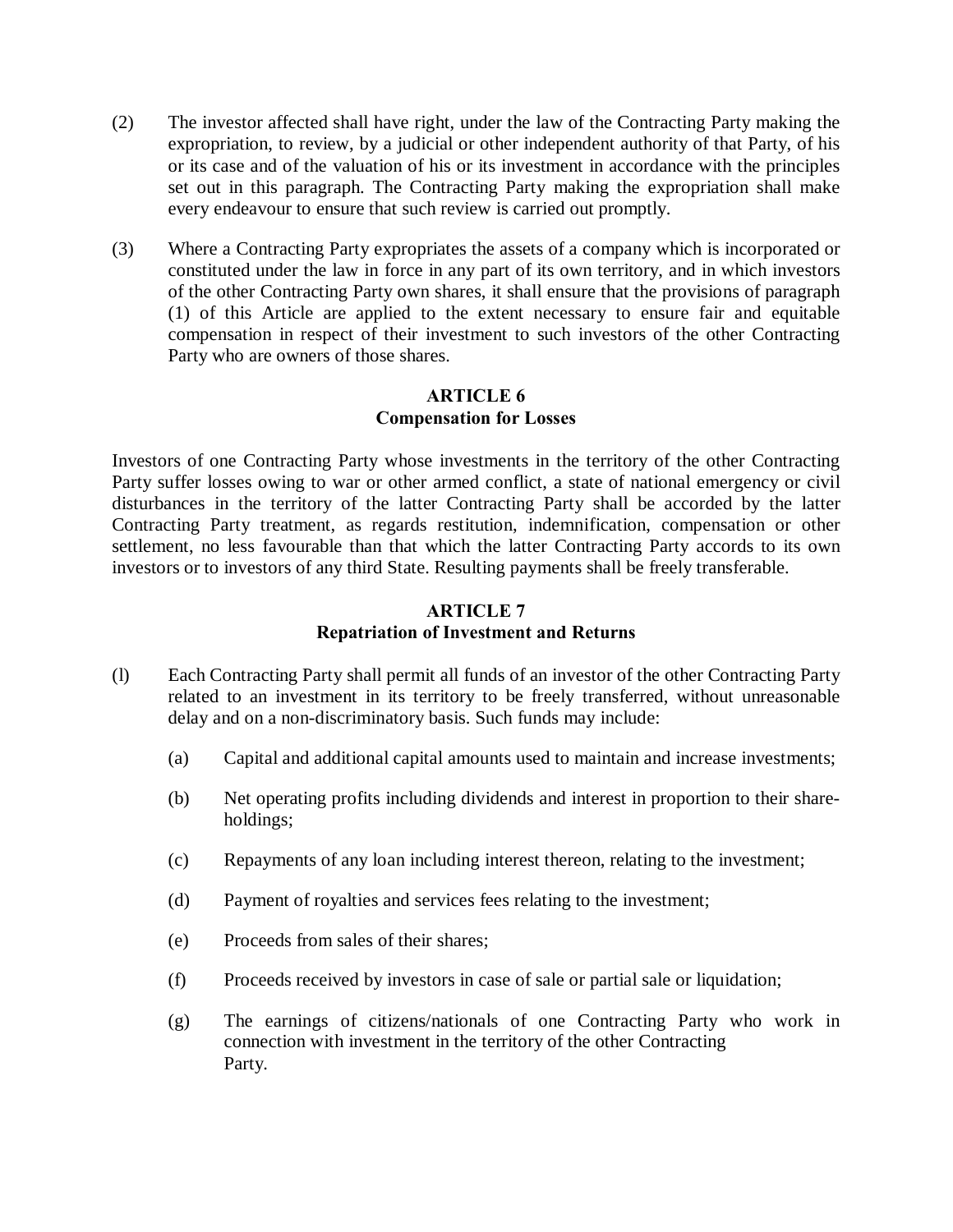- (2) Nothing in paragraph (l) of this Article shall affect the transfer of any compensation under Article 6 of this Agreement.
- (3) Unless otherwise agreed to between the parties, currency transfer under paragraph (1) of this Article shall be permitted in the currency of the original Investment or any other convertible currency. Such transfer shall be made at the prevailing market rate of exchange on the date of transfer.

# **ARTICLE 8 Subrogation**

Where one Contracting Party or its designated agency has guaranteed any indemnity against noncommercial risks in respect of an investment by any of its investors in the territory of the other Contracting Party and has made payment to such investors in respect of their claims under this Agreement, the other Contracting Party agrees that the first Contracting Party or its designated agency is entitled by virtue of subrogation to exercise the rights and assert the claims of those investors. The subrogated rights or claims shall not exceed the original rights or claim of such investors.

# **ARTICLE 9 Settlement of Disputes Between an Investor and a Contracting Party**

- (1) Any dispute between an investor of one Contracting Party and the other Contracting Party in relation to an investment of the former under this Agreement shall, as far as possible, be settled amicably through negotiations between the parties to the dispute.
- (2) Any such dispute which has not been amicably settled within a period of six months may, if both Parties agree, be submitted:
	- (a) for resolution, in accordance with the law of the Contracting Party which has admitted the investment to that Contracting Party & competent judicial, arbitral or administrative bodies; or
	- (b) to International conciliation under the Conciliation Rules of the United Nations Commission on International Trade Law.
- (3) Should the Parties fail to agree on a dispute settlement procedure provided under paragraph (2) of this Article or where a dispute is referred to conciliation but conciliation proceedings are terminated other than by signing of a settlement agreement, the dispute may be referred to Arbitration. The Arbitration procedure shall be as follows:
	- (a) If the Contracting Party of the Investor and the other Contracting Party are both parties to the convention on the Settlement of Investment Disputes between States and nationals of other States, 1965 and the investor consents in writing to submit the dispute to the International Centre for the Settlement of Investment Disputes such a dispute shall be referred to the Centre; or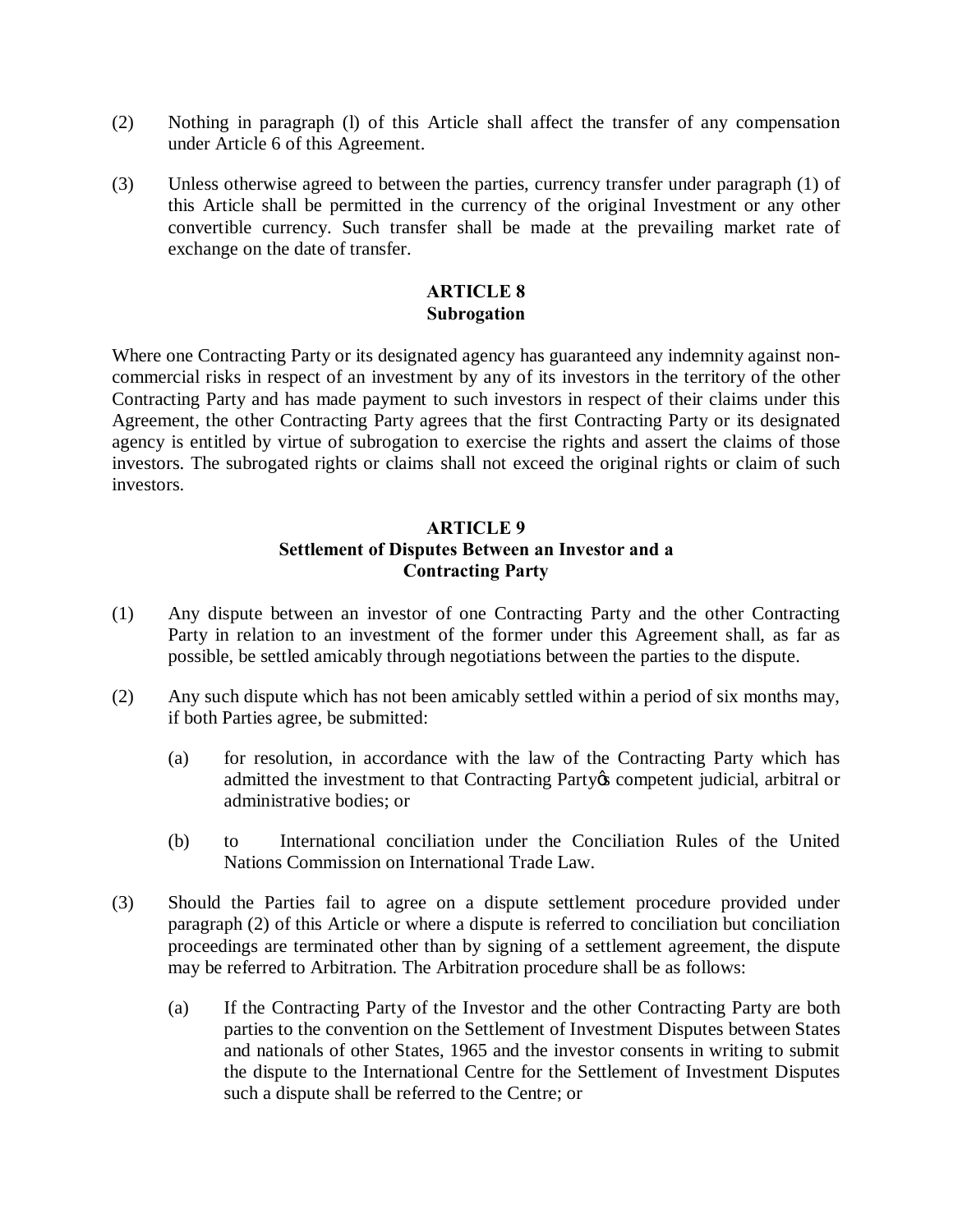- (b) If both parties to the dispute so agree, under the Additional Facility for the Administration of Conciliation, Arbitration and Fact-Finding proceedings; or
- (c) to an ad hoc arbitral tribunal by either party to the dispute in accordance with the Arbitration Rules of the United Nations Commission on International Trade Law, 1976, subject to the following modifications:
	- (i) The appointing authority under Article 7 of the Rules shall be the President, the Vice-President or the next senior Judge of the International Court of Justice, who is not a national of either Contracting Party. The third arbitrator shall not be a national of either Contracting party.
	- (ii) The parties shall appoint their respective arbitrators within two months.
	- (iii) The arbitral award shall be made in accordance with the provisions of this Agreement and shall be binding for the parties in dispute.
	- (iv) The arbitral tribunal shall state the basis of its decision and give reasons upon the request of either party.

## **ARTICLE l0 Disputes Between the Contracting Parties**

- (1) Disputes between the Contracting Parties concerning the interpretation or application of this Agreement should, as far as possible, be settled through negotiation on a friendly consultation through diplomatic channels.
- (2) If a dispute between the Contracting Parties cannot thus be settled within six months from the time the dispute arose, it shall upon the request of either Contracting Party be submitted to an arbitral tribunal.
- (3) Such an arbitral tribunal shall be constituted for each individual case in the following way. Within two months of the receipt of the request for arbitration, each Contracting Party shall appoint one member of the tribunal. Those two members shall then select a national of a third State who on approval by the two Contracting Parties shall be appointed Chairman of the tribunal. The Chairman shall be appointed within two months from the date of appointment of the other two members.
- (4) If within the periods specified in paragraph (3) of this Article the necessary appointments have not been made, either Contracting Party may, in the absence of any other agreement, invite the President of the International Court of Justice to make any necessary appointments. If the President is a national of either Contracting Party or if he is otherwise prevented from discharging the said function, the Vice President shall be invited to make the necessary appointments. If the Vice President is a national of either Contracting Party or if he too is prevented from discharging the said function, the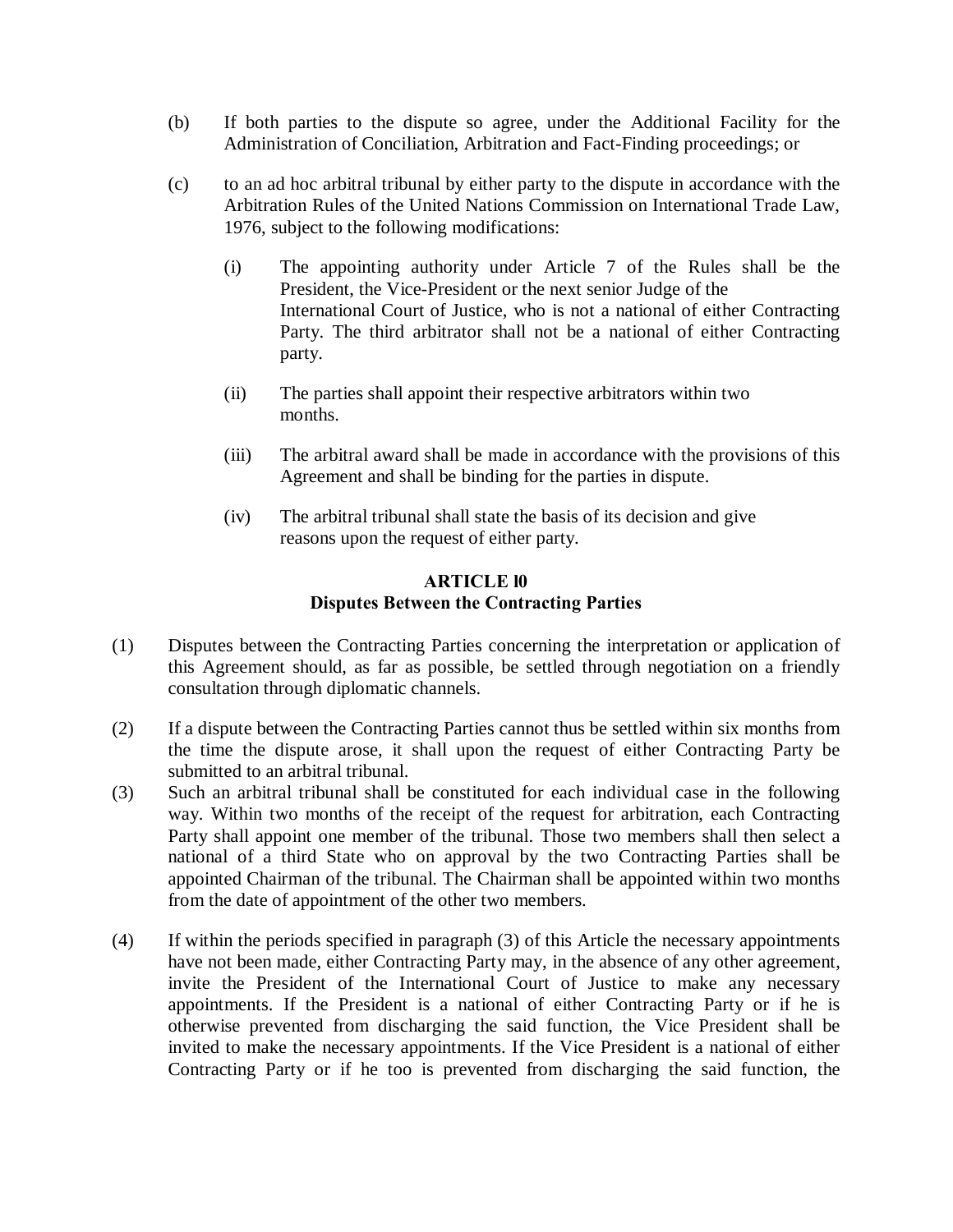Member of the International Court of Justice next in seniority who is not a national of either Contracting Party shall be invited to make the necessary appointments.

(5) The arbitral tribunal shall reach its decision by a majority of votes. Such decisions shall be binding on both Contracting Parties. Each Contracting Party shall bear the cost of its own member of the tribunal and of its representation in the arbitral proceedings; the cost of the Chairman and the remaining costs shall be borne in equal parts by the Contracting Parties.

The tribunal may, however, in its decision direct that a higher proportion of costs shall be borne by one of the two Contracting Parties, and this award shall be binding on both Contracting Parties. The tribunal shall determine its own procedures.

# **ARTICLE 11 Entry and Sojourn of Personnel**

A Contracting Party shall, subject to its laws applicable from time to time relating to the entry and sojourn of non-citizens, permit natural persons of the other Contracting Party and personnel employed by companies of the other Contracting Party to enter and remain in its territory for the purpose of engaging in activities connected with investments.

# **ARTICLE 12 Denial of Benefits**

- (1) A Contracting Party may deny the benefits of this Agreement to an investor of the other Contracting Party and to investments of that investor if persons of a non-Party own or control such investor and the denying Contracting Party:
	- (a) does not maintain diplomatic relations with such non-Party; or
	- (b) adopts or maintains measures with respect to such non-Party that prohibit transactions with the investor or that would be violated or circumvented if the benefits of this Agreement were accorded to the investor or to its investments.
- (2) A Contracting Party may deny the benefits of this Agreement to an investor of the other Contracting Party that is an enterprise of such other Party and to investments of that investor if the enterprise has no substantial business activities in the territory of the other Contracting Party and persons of a non-Party, or of the denying Contracting Party, own or control the enterprise.

# **ARTICLE 13 Applicable Laws**

(1) Except as otherwise provided in this Agreement, all investment shall be governed by the laws in force in the territory of the Contracting Party in which such investments are made.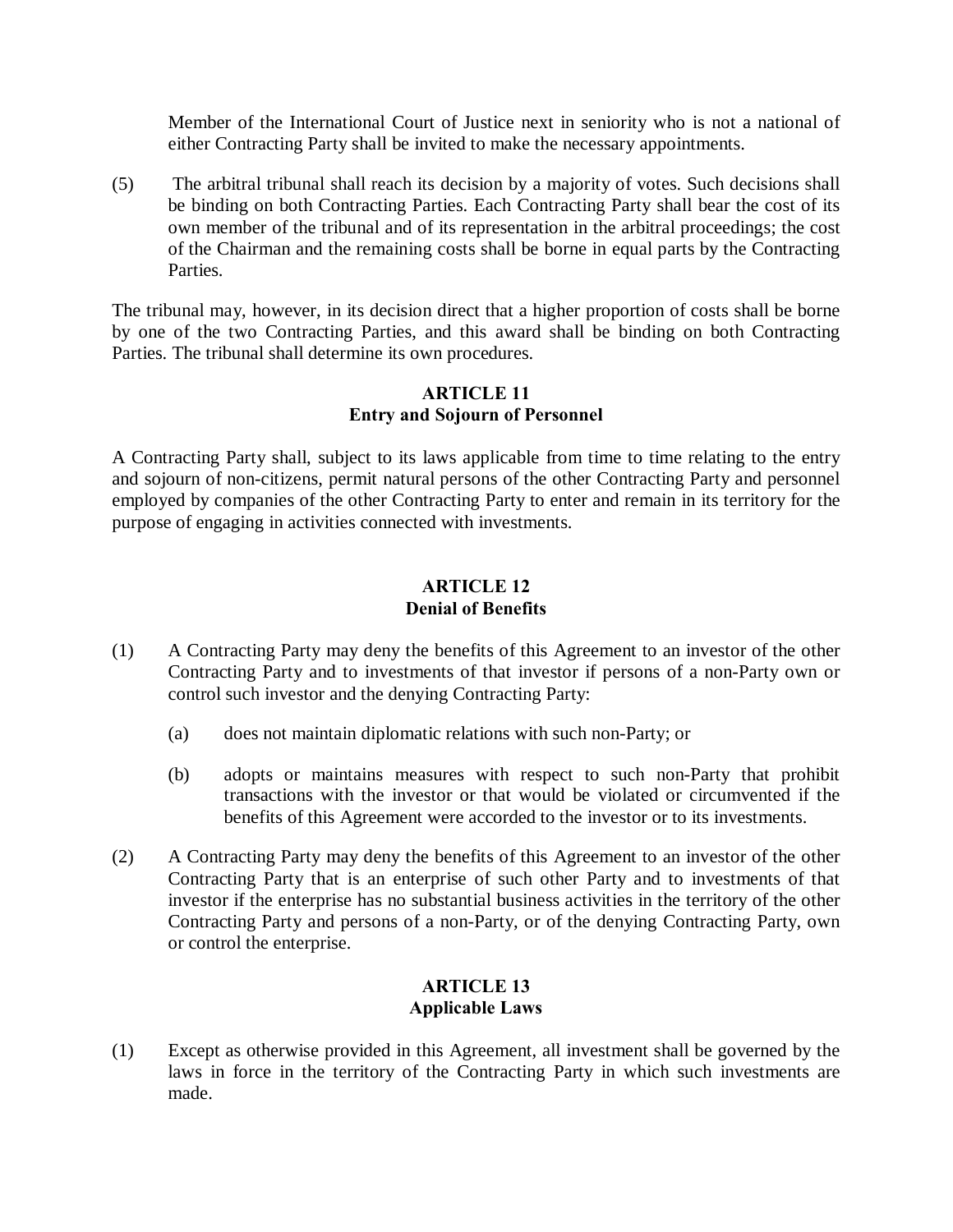(2) Notwithstanding paragraph (1) of this Article nothing in this Agreement precludes the host Contracting Party from taking action for the protection of its essential security interests or in circumstances of extreme emergency in accordance with its laws normally and reasonably applied on a non-discriminatory basis.

### **ARTICLE l4 Application of other Rules**

If the provisions of law of either Contracting Party or obligations under international law existing at present or established hereafter between the Contracting Parties in addition to the present Agreement contain rules, whether general or specific, entitling investments by investors of the other Contracting Party to a treatment more favourable than is provided for by the present Agreement, such rules shall to the extent that they are more favourable prevail over the present Agreement.

## **ARTICLE l5 Entry into Force**

This Agreement shall be subject to ratification and shall enter into force on the date of exchange of Instruments of Ratification.

### **ARTICLE l6 Duration and Termination**

- (1) This agreement shall remain in force for a period of ten years and thereafter it shall be deemed to have been automatically extended unless either Contracting Party gives to the other Contracting Party a written notice of its intention to terminate the Agreement. The Agreement shall stand terminated one year from the date on receipt of such written notice.
- (2) Notwithstanding termination of this Agreement pursuant to paragraph (1) of this Article, the Agreement shall continue to be effective for a further period of fifteen years from the date of its termination in respect of investments made or acquired before the date of termination of this Agreement.

In witness whereof the undersigned, duly authorised thereto by their respective Governments, have signed this Agreement.

Done at Nay Pyi Taw on 24th June 2008 in three originals each in the Hindi, Myanmar and English languages, all texts being authoritative.

In case of any divergence, the English text shall prevail.

For the Government of the Forthe Government of the Forthe Government of the Forthe Government of the Forthe Government of the Sovernment of the Sovernment of the Sovernment of the Sovernment of the Sovernment of the Sovern

Republic of India **Network** Union of Myanmar